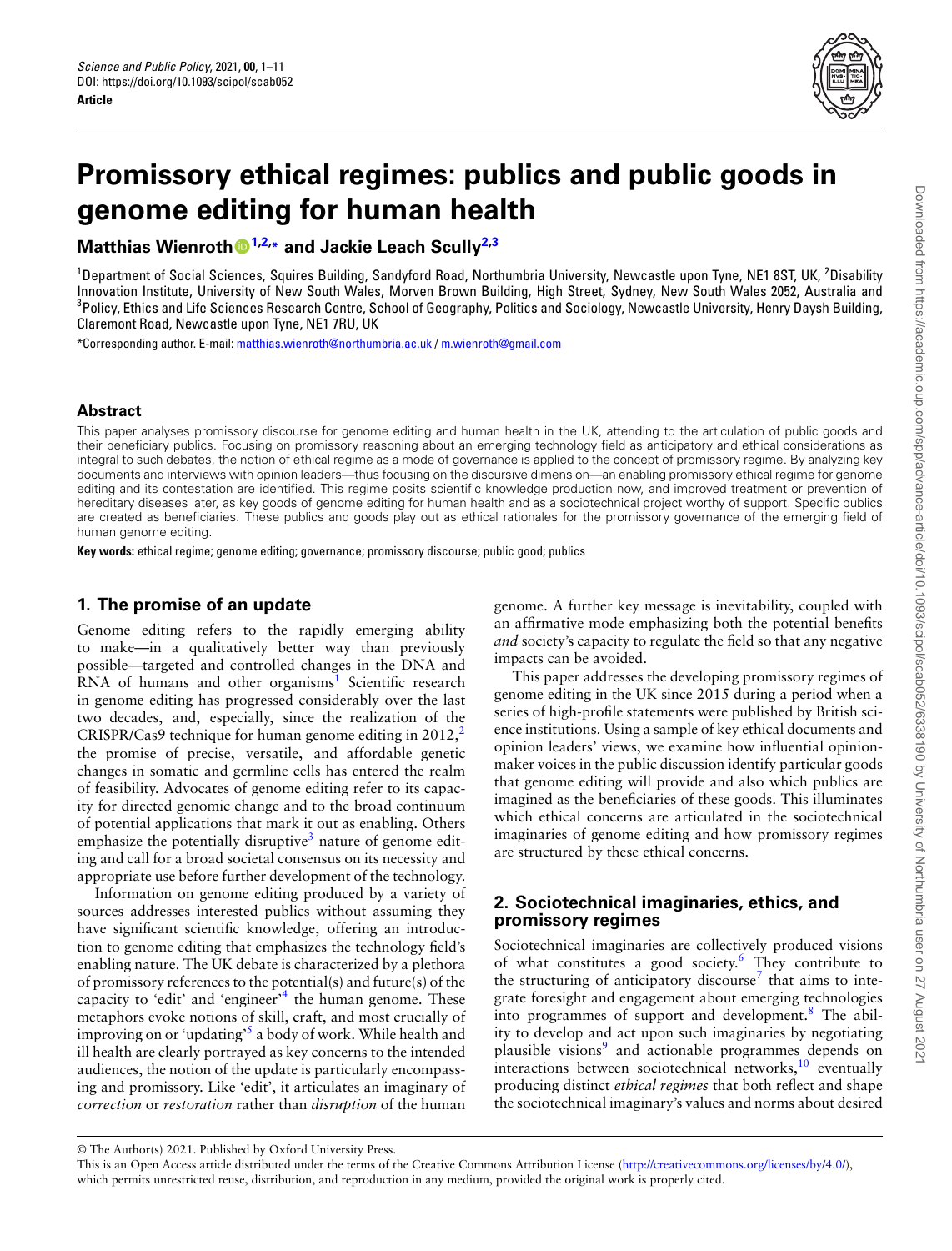futures.<sup>11</sup> The term ethical regime describes the arrangement of systems and frameworks, values and norms that govern research, and potential clinical interventions $^{12}$ ; ethical regimes may change over time, and so require constant negotiation work. Ethical discourses around as-yet un(der)developed technologies are promissory, since they are an anticipatory as well as regulatory element of sociotechnical imaginaries: they reassure publics that future actions will be ethical and serve the ideal of a good society.<sup>13</sup> Active work is required to develop a durable infrastructure in which such imaginaries are realised and which can assure audiences that the processes of knowledge production and use, and their governance mechanisms, are legitimate and ethical and that the emerging materials and knowledges are subject to an ethical regime that produces public goods for appropriate, deserving publics. Promissory ethical regimes are thus emerging deliberative governance frameworks, drawing on expectations, visions, and statements of intent in attempting to materialize practices, structures, and relationships toward a desirable future based on shared values.

#### **3. Publics and public goods**

The design of sociotechnical projects involves the promissory articulation of public goods that the technology *may* generate and of the publics who *might* benefit. In this paper, publics and public goods are taken as *discursive elements*14 in the development of *promissory regimes* of genome editing. There has been significant scholarly discussion of different publics and their perceptions of science, $15,16,17$  especially in relation to the communication and governance of risk $18,19$ and the contrasting scientific deficiency versus political competence of the 'public in general'.<sup>20</sup> Mike Michael describes public engagement as not merely expressive (i.e. enabling people to voice their citizenly concerns) but also constitutive: participants in variously choreographed forms of engagement are 'performing' and eventually 'make' a public. Public engagement often entails relating an undifferentiated 'public in general' to an equally undifferentiated 'science in general'. Michael's concept of 'publics-in-particular'<sup>21</sup> describes groups with an active stake in a given technological issue that necessarily emerge alongside the development of the technology. Publics-in-particular for any technology develop through complex, dynamic and unending interactions between political, economic, clinical, moral and other influences. Part of this process involves people identifying themselves within a public-in-particular, for example as candidates for a future genome editing trial. $^{22}$  In our study, we decided to focus on the role of 'expert'<sup>23</sup> stakeholder perspectives in 'creating the framework of ethical discourse' by assigning public goods and, in tandem, publics. $24$ 

The discourse of *public goods* is closely related. *Public goods* are articulated to resemble properties and services made available to members of a community and the practicalities of who could or should benefit from what opens up the relational, dynamic nature of publics-in-particular. The public connotation does not necessarily derive from the provision of these goods via a public body. Michel Callon has argued that any difference between public and private goods is only arrived at through negotiations about rationales of, and access to, the said goods. $25$  Difference derives from the expectation that no such benefits will be unreasonably restricted to

certain groups and that they are not subject to zero-sum considerations.26 More specifically, goods are discursively related to specific publics, that is, constituencies who meet the articulator's specific criteria. It is becoming axiomatic that the negotiation of public goods should also be subject to public forms of deliberation and governance, especially in life science innovations, as was the case for mitochondrial replacement, and increasingly so for genome editing. In our analysis, we apply the concept of public goods to the claims and ideas expressed in the data sources we analysed.

#### **4. The genome editing discussion in the UK**

The genome editing discussion in the UK is distinctive. It plays out as a deliberative governance approach to health-related research that positions publics as partners in dialogue. $27$  Since the late 1990s, the role of patients and publics in UK health research and care has shifted from that of medical subjects to one of essential partners, resulting in a present-day health policy framework that arguably sees publics as assets to the political economy of the UK's national biomedical project.<sup>28</sup>

Within this context, growing political and commercial ambition for genomic science is evidenced in a series of developments, including the establishment of the UK Biobank as 'a national and international health resource with unparalleled research opportunities<sup>29</sup> and the public announcement in late 2012 by then Prime Minister David Cameron of a project to sequence 100,000 genomes from National Health Service (NHS) patients with cancer or a rare disease by 2017. The Department of Health established a company, Genomics England, to manage the 100,000 Genomes Project and 'to bring the predicted benefits of genomics to NHS patients' as well as to advance research.<sup>30</sup> In October 2018, the NHS then announced a new genomic medicine service, including the expanded goal of sequencing 5 million genomes over the next 5 years. $31$  The political importance of genomics to the positioning of the UK in the global scientific and healthcare landscape shapes the policy, professional, and public discussion of genomic medicine's ethics and regulation. Genome editing can be seen as the latest and so far most high-profile iteration of that.

Genome editing is not one technology but a growing field of technologies and applications, and this diversity needs to be taken into account in any ethical, regulatory, and public debates. Distinctive ethical and practical challenges are likely to emerge for individual technologies, and responding to them has the potential to shift social and moral norms. Since 2015, concerted efforts have been made to identify areas that require urgent ethical and legal deliberation, most pressingly clinical applications that would entail germline (heritable) editing.

The UK has seen significant policy discourse around genome editing, involving some of the country's key players in science governance. In September 2015, a joint statement<sup>32</sup> by the Academy of Medical Sciences, the Association of Medical Research Charities, Cancer Research UK, the Biotechnology and Biological Sciences Research Council (BBSRC), the Medical Research Council (MRC), the Progress Educational Trust, the Wellcome Trust, and the Wellcome Trust Sanger Institute strongly advocated the further development of genome editing research. Also, in 2015, the Hinxton Group<sup>33</sup> released a statement in favour of further scientific and technological development. However, the statement emphasized that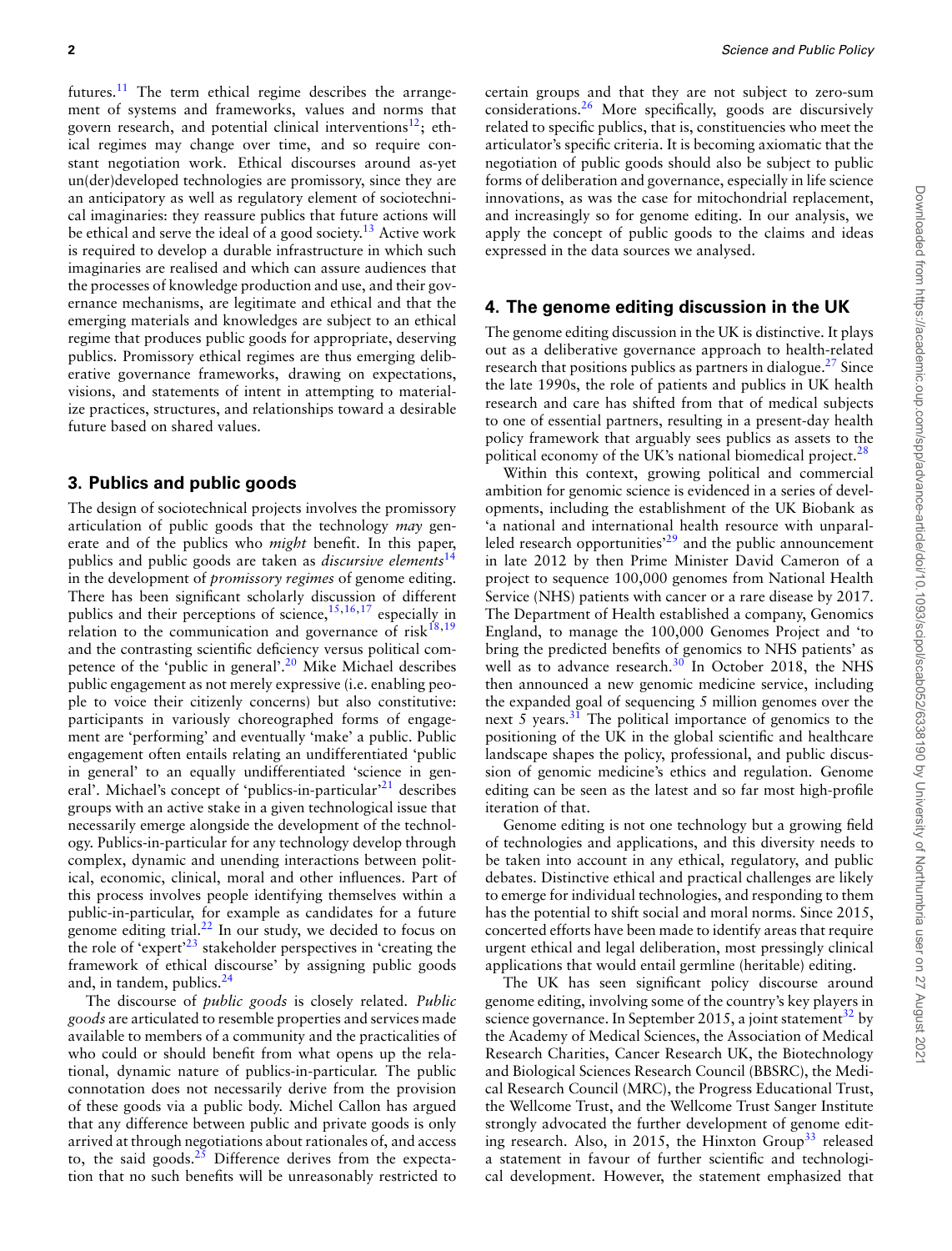ethical evaluation of the technology field is needed before clinical applications should be considered. In February 2016, the first UK license for the use of the CRISPR technique in a human embryo was granted, generating significant media coverage.<sup>34,35,36</sup> Three months later, Sciencewise<sup>37</sup> and the Nuffield Council on Bioethics<sup>38</sup> reported on the need for public engagement in discussions of genome editing. In September 2016, the Nuffield Council on Bioethics published an early ethical review, defining genome editing and its key applications while making the case for further ethical deliberation. This report was referenced in a POSTnote<sup>39</sup> on genome editing by the Parliamentary Office of Science and Technology and also in a position paper by the Church of England.<sup>40</sup> In November 2016, the Genetic Alliance UK, an umbrella body for over 180 patient organizations, joined the public debate by urging more engagement with patients, offering data on patients' perceptions of and key concerns about genome editing.41 The Chief Medical Officer's annual report for 2016 made several references to genome editing in its discussion of genomic service provision in the NHS.<sup>42</sup> In 2017, the House of Commons Science and Technology Committee released a brief scoping report to prepare for further deliberation<sup>43</sup> and, in September of the same year, the Genetic Alliance UK and the Progress Educational Trust, supported by the Wellcome Trust, released their report on the *Basic Understanding of Genome Editing*, with key recommendations on content, mode, language, and visualizations in public communication about the field.<sup>44</sup> Within a couple of years, the subject of genome editing had well and truly arrived on the UK's science policy agenda.

Within the academic and research-focused science policy communities, many senior scientists currently propose a linear narrative where the first step must be to establish the safety and efficacy of the technologies, next consider what to use them for, and only then enter into a debate about whether that use is socially acceptable. Some of the professional and policy statements mentioned above, however, suggest that these aspects should be considered in parallel. There are critical voices in the UK setting, challenging the scientific focus on the primacy of feasibility, safety, and efficacy and calling instead for a prior and broader societal discussion of the social norms and human values that underpin the supposed need for technologies such as genome editing. These voices share some concerns about the commodification of humans and the potential for using germline gene editing technology to disrupt social covenants on norms of parenthood and care, reproductive freedoms, race and ethnicity, disability and diversity, and so on. While these critiques are levelled within the UK regulatory context that permits genome editing research on early embryos but prohibits clinical application, they are nevertheless informed by the very different regulatory situations in other countries, ranging from very restrictive to moderately permissive.

## **5. Methodology**

This was a scoping study combining (1) documentary examination of four key statements and reports on human genome editing published between 2015 and 2017 and (2) thematic content analysis of five semi-structured face-to-face interviews with key informants from genomic science held between October 2017 and February 2018. The selected documents were authored by key decision-makers representing a variety of

major stakeholder groups in genome editing. They are easily available to a wide readership and have become cornerstones of the UK policy debate.<sup>45</sup>

To complement the documentary analysis, in-depth interviews were held with five selected key informants. These respondents were chosen because they had been, or were recommended by, co-authors or reviewers of a major report on genome editing at the time of the research. These individuals are senior figures within biomedical science, ethics, research, and public policy and are well placed to provide insights into the thinking of the main agencies shaping the public discourse of goods and beneficiaries of genome editing in the UK. The interview informants work in professional areas with specific but distinct interests and roles in genome editing. They were: two academic scientists working on genome editing in animal models; one public engagement specialist from a major national research funding organization that invests heavily in genome editing; one university-based ethicist with extensive experience in ethical governance in genome research; and one social analyst involved in public deliberation and policy discourse about genome editing. The interviews provide some detail on how genome editing resembles or differs from related technologies in terms of the public goods and publics produced and, as such, offer contextualizing information to the reports on genome editing by placing the debate alongside previous and ongoing biotechnological discussions.

Each interview was held at a place and time of the interviewees' choice, lasted approximately 1 hour, and was audio recorded and transcribed by one of the authors (AUTHOR1). Both authors then took part in the thematic content analysis. Once themes were identified, they were cross-referenced across all interviews to get a qualitative sense of commonality and strength. Given the small number of interviews and subjective nature of responses, we were primarily interested in characterizing *shared* ideas about beneficiary publics and public goods rather than differences between professional roles.

## **6. Key reports and statements**

This section presents an analysis of four widely publicized and discussed statements and reports on human genome editing from the UK, focusing on how public goods and their associated publics are articulated. The documents include the Joint Statement of UK Research Funders (2015), the Hinxton Group Statement (2015), the Nuffield Council on Bioethics' 'Genome editing: an ethical review' (2016), and the report by the Genetic Alliance UK on 'Genome editing technologies: the patient perspective' (2016).

The two 2015 statements can be firmly located in an environment of alert responsiveness to what the Joint Statement calls 'rapid technological developments in this area' with CRISPR/Cas9, and a marked increase in the number of scientific publications on genome editing since the journal *Nature Methods* crowned 'gene editing' the method of the year  $2011<sup>46</sup>$  These statements and subsequent reports emerged in the context of the realization that the velocity of developments would increase, as would interest by new players: the relative ease of use of CRISPR/Cas9 expands the groups that could be involved in editing the genome. Simultaneously, economic and innovation policy interests have emerged, prompting some direct and less direct responses in the four documents discussed here.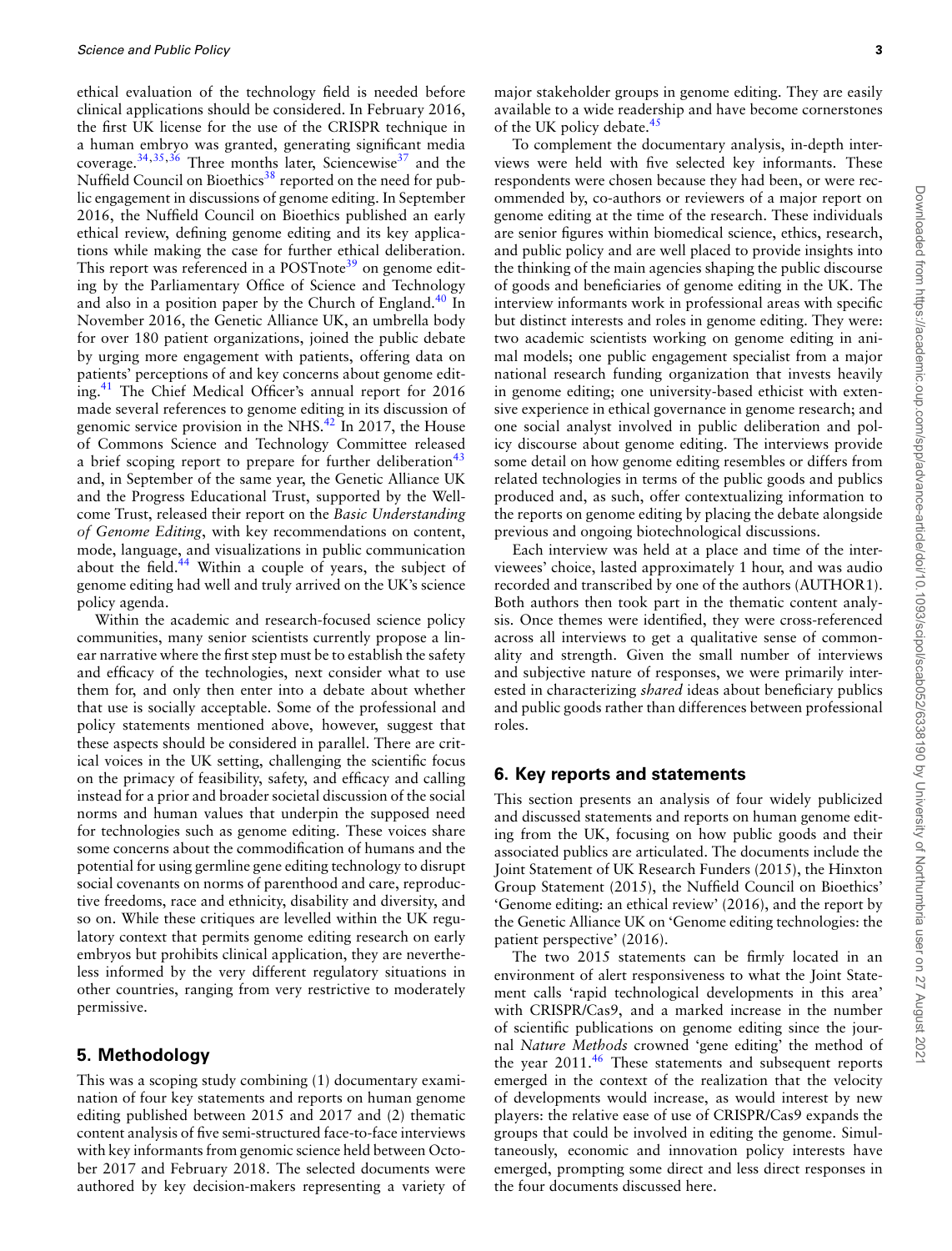#### 6.1 The Joint Statement of UK Research Funders 2015

This brief but often-referenced statement focuses on the 'potential to improve health' and 'therapeutic effect' as longterm gains from editing the genome in human cells. In doing so, it reflects the way that the UK's professional and public discussion of genomic science is based firmly on the therapeutic imperative. Still, the signatories emphasize that clinical applications require much more basic research, $47$  arguing that 'research using genome editing tools holds the potential to significantly progress our understanding of many key processes in biology, health and disease'. The statement reflects on the field of genome editing as organically emerging, suggesting a history of a so far safe development of the technological foundations of genome editing. The statement indirectly calls upon decision-makers to build upon this history by 'clearly demarcating' frameworks for research and for clinical use and ensuring that the research community retains the lead in the field; against whom is not made clear but is likely to be players in applications, for example, commercial health technology and service providers, as well as applied researchers in countries with less stringent research governance.<sup>48</sup>

The statement therefore links value primarily with research-based knowledge production but contextualizes it in terms of safety frameworks and knowledge that enables future clinical application for somatic cell editing. The statement keeps open the possibility that research may also lead to germline applications. For the signatories of this document, the key constituency remains the research community affected by decisions about genome editing, and they indirectly enroll decision-makers in science/research/innovation and related policy-makers in developing an ethical framework for further work.

#### 6.2 The Hinxton Group Statement 2015

The Hinxton Group statement places genome editing within a decades-long history of genetic modification in animals and of ethical debate about human genome modification. The Group points out that, while more recent technological developments do not change the ethical issues, the scientific environment overall (genetic/genomic knowledge and capacities, decrease in costs, and globalization) has significantly shifted toward enabling the unregulated use of new techniques. The Group aims therefore to inform debate and decision-makers who are seen as an active audience and less as an affected public.

The Statement focuses on assisted reproduction and germline editing in embryos, identifying two broad affected publics: prospective parents and communities in which heritable conditions are prevalent and where clinical intervention in reproduction may be relevant. Nevertheless, the authors only tentatively approach clinical use, suggesting instead that considerable further basic research is needed, re-framing the current value of genome editing not as direct health improvement but as the expansion of knowledge:

Genome editing has tremendous value as a tool to address fundamental questions of human and non-human animal biology and their similarities and differences. […] it is our conviction that concerns about human genome editing for clinical reproductive purposes should not halt or hamper application to scientifically defensible basic research. (pp. 2–3)

The focus on research extends to any kind of basic research that may generate useful knowledge for clinical applications. The Group remains agnostic about the future trajectory for genome editing, framing it as dependent on research as well as on deliberation and good governance, advocating further support and development of the technology until 'all safety, efficacy and governance needs are met' (p. 4). The statement makes a clear distinction between research and application and prioritizes further support for the former like the authors of the Joint Statement of UK Research Funders.

## 6.3 The Nuffield Council on Bioethics ethical review 2016

The review provides a detailed introduction to scientific and medical aspects of genome editing, scoping potential application fields, and identifying key ethical questions. Its overall assessment finds that 'while the scientific merits are overt, the practical and ethical significance of these recent developments is far harder to discern' (p. 1). It describes an environment of scientific push rather than societal pull based on 'demand from researchers and high-profile advocacy by the developers and early adopters, and enabled by the conditions and culture of research in the biological sciences' (p. 14) but also a demand by those actors in the health research sector who want access to early stage technologies, such as patients or relevant charities, or to develop marketable therapies, such as commercial developers (p. 44). The potential public is described broadly as benefiting from research into 'understanding of health and disease' (p. 35) and the further development of editing techniques. A second broad area of potential benefit is clinical therapy, for example, for cancer: 'Cell-based therapies have potentially significant advantages over conventional treatment options in terms of both effectiveness and legacy, since the modified immune cells selectively and continuously attack the cancer cells without damaging unaffected tissues' (p. 41). Other potential areas mentioned include infectious diseases such as hepatitis and AIDS, rare diseases such as muscular dystrophy, and xenotransplantation.

The review also covers enhancement, ranging from preventative gene therapy aiming to 'reduce the risk of conditions for which genetic variations are known risk factors, or to prevent disease, for example by enhancing immunity' (p. 50), to reproductive interventions that may be understood as the "'consumerisation" of human biology' (p. 52). Genome editing in human reproduction is identified as one of the areas most urgently in need of ethical deliberation (p. 115).

The discussion indicates how the Nuffield Council on Bioethics identifies some of the key publics involved in genome editing. These range from clinicians, to specific groups of patients, and on to the future consumers of genome editing. The report also refers directly to 'human subjects' in research and potential trials of a 'therapeutic product' (p. 44), to charities, and to commercial interest in genome editing.

#### 6.4 The **[Genetic Alliance UK \(2016\)](#page-9-0)** report

The Genetic Alliance UK is an umbrella association of patient organizations. Their online survey of attitudes to genome editing received over 200 responses, primarily from individuals with genetic conditions, family members and carers. The survey covered five areas: awareness of and interest in genome editing; uses; access to treatments; regulation; and the big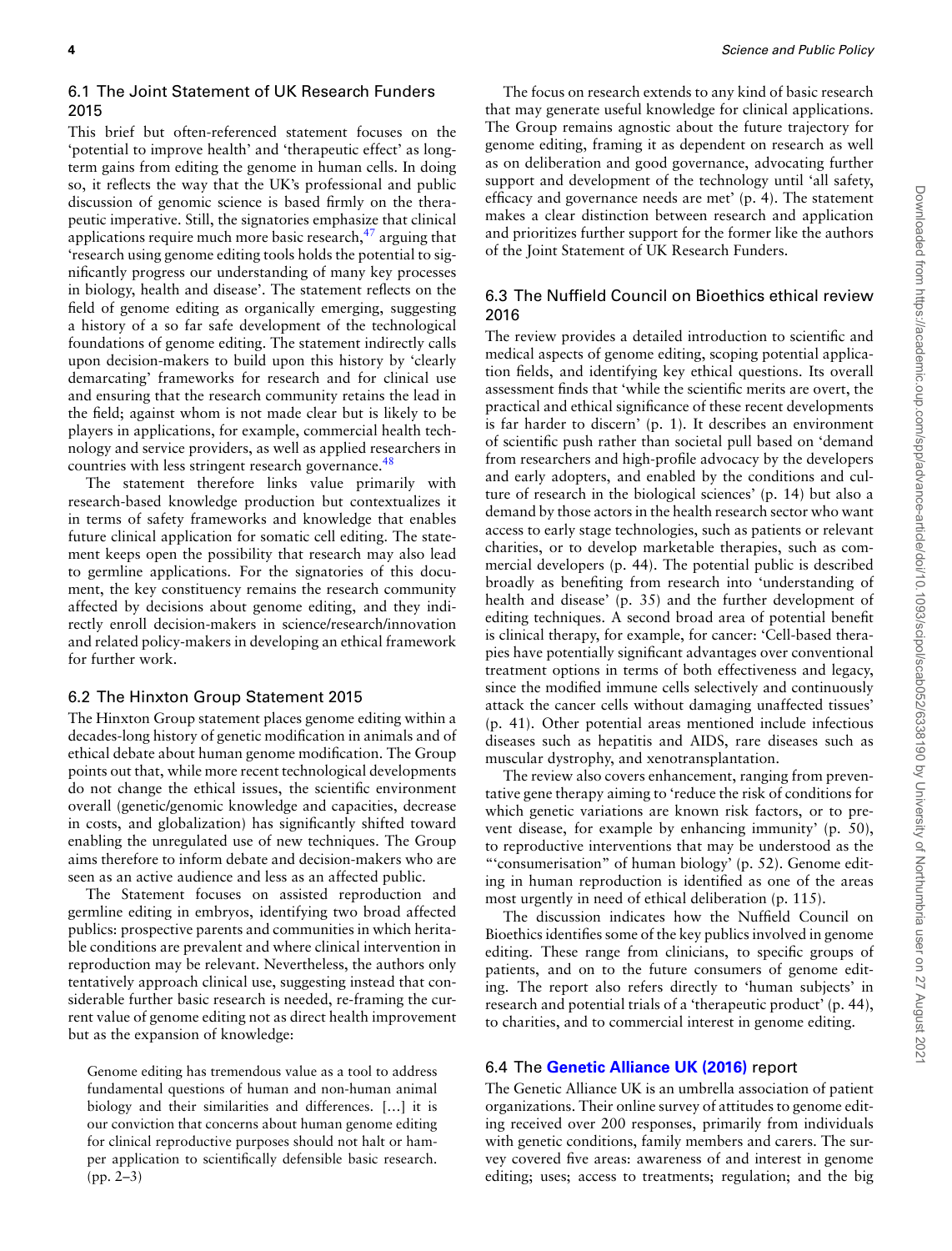picture (risk versus benefit). The report identified three key themes for the future of genome editing: research, treatment, and prevention.

The report notes that respondents show significant support for genome editing for research and medical treatment or prevention. Any use should be based on informed consent, and treatment should be managed by expert clinicians. Respondents emphasized both need and equity for access to such treatment. Enhancement in the absence of medical need was reported as having significantly less support in the survey responses. The notion of the 'designer baby' appears (pp. 22–23), tempered by the authors' assessment that selective enhancements will not be possible for some time yet.

While respondents showed concern about commercial providers of genome editing services, many suggested that both the NHS and companies should be able to offer editing services in the UK, the EU, and globally, indicating an appetite for consumer choice in a market offering diverse techniques and services. The report also suggests that respondents prefer regulation based on existing modes of deliberative engagement, including a role for patients in a multistakeholder approach involving government, researcher, and clinicians. Respondents also expressed interest in an international approach to regulation, which aligns with their desire to have access to global service providers.

The Genetic Alliance survey asked respondents to indicate the balance of benefit and risk they thought genome editing offered: 136 out of 153 responses indicated a clear weighting toward benefits.

#### 6.5 Summary of the reports

The analysis of these four reports suggests that, overall, two main public goods dominate the genome editing discussion in the UK: (1) the advancement of genetic and genomic knowledge using genome editing techniques and (2) the improvement of quality of life via progress in healthcare. The minimal consensus across these four documents is that the field is still firmly in the realm of research and not yet a candidate for clinical application. At the same time, much of the *public* discourse (e.g. as seen in the Genetic Alliance's survey results) is about ensuring the safe future application of genome editing. Notably, none of these published statements (nor, as we shall see, the interview data) seriously question whether resources should go toward genome editing in the first place. $49$  The documents also suggest that basic research and ethical deliberation need to be undertaken simultaneously, ideally involving a wide range of different stakeholders.

In line with these public goods, the sociotechnical imaginary of these documents configures the key beneficiary publics as the research community and individuals/families for whom genome editing might be therapeutic. The documents show more variation in terms of imagined publics than in public goods. For example, although the Joint Statement of UK Research Funders targets the research community, it also articulates the need for timely engagement with a range of potential public audiences, including 'biomedical and social scientists, ethicists, healthcare professionals, research funders, regulators, affected patients and their families, and the wider public'. By comparison, the Genetic Alliance focuses entirely on 'the profound unmet need' of individuals with specific genetic conditions (p. 34) and their hope that genome editing will lead to new treatment and/or prevention.

# **7. Interview data**

Like the documents, in the interviews, the advancement of knowledge is given as a central motivating good driving the need for progress in the field. Advancement toward developing procedures and techniques for genome editing comes prior to developing clinical contexts. The following quote illustrates several of these points:

[...] my feeling is it would have to be safer because people are going to be so jittery about the technology that they're going to expect a very high standard of efficacy.… And not just because of what's already available, in the minds of some people anyway, through PGD, but because of some of these other... These genes, Jesse Gelsinger,  $50$  you know, where things have gone horribly wrong. They're going to want to make sure as much as it's possible to make sure and it never is completely—as much as is possible, that there are not going to be any bad outcomes which would of course potentially cause a reaction against the whole enabling approach. Enabling in the minds of some people. So people like me by the way, I think it's a discussion of how to handle it, really. It's not for me a question of whether it should be done; it's about making sure it's done right. (Scientist 1)

Several informants put forward the argument that *scientific knowledge* about the human genome and genome editing techniques is a public good *in itself*. Genome editing is described as holding the 'potential to be revolutionary in research—to help inform our understanding of human biol- $\log y$ <sup>51</sup>, and the technology is cast as part of a virtuous cycle in which 'scientific knowledge is a major driver of it, and [so is] anything that feeds into scientific knowledge' (Interview with scientist 2). Other proponents of genome editing in research, such as the Hinxton Group, have also argued that emerging knowledge is a valuable enough public good to override other ethical or precautionary considerations: 'concerns about human genome editing for clinical reproductive purposes should not halt or hamper application to scientifically defensible basic research'.<sup>52</sup>

Moreover, the good of genomic knowledge is nearly always contextualized in terms of *future* applications in clinical contexts—as the Academy of Medical Sciences report noted, 'a powerful technology that has the potential to improve health'.<sup>53</sup> This reinforces the second major public good found in these interviews, namely *improved quality of life and health* at the collective and the individual levels.

It can alleviate or prevent heritable disease, if we're talking about heritable genome editing; and it can prevent disease that's genetic if we're talking about somatic genome editing. (Scientist 1)

The interview responses indicate that the capacity for genome editing to deliver public goods is highly dependent on scientific variables, such as achieving maximum precision in targeting alleles; avoiding somatic changes that affect the germline; limiting interventions to desired effects (e.g. avoiding off-target effects or mosaicism); keeping open future manipulation (e.g. by clearly marking edited loci); and understanding long-term impacts on the genome and the stability of any changes.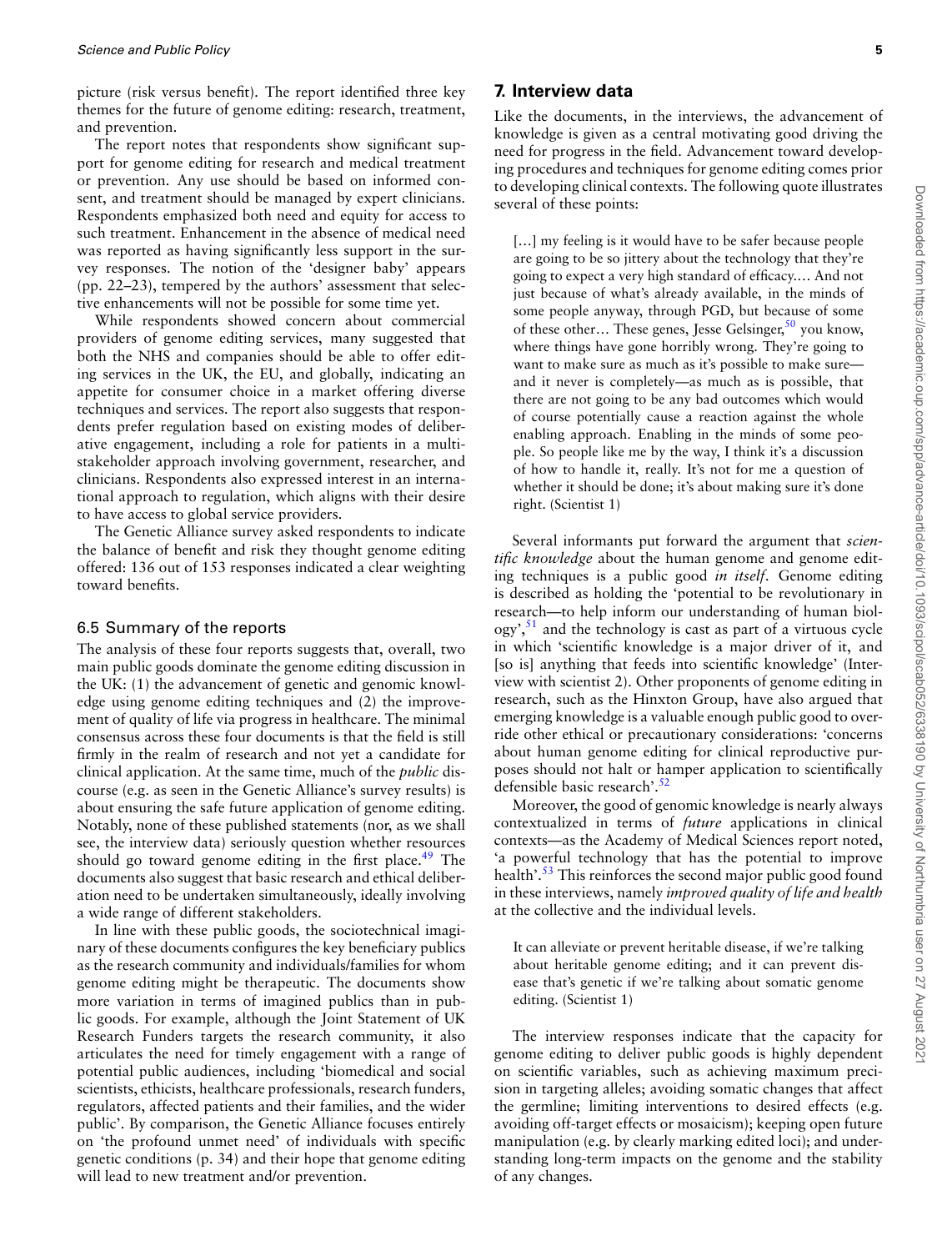Interview respondents draw the scope of the technology field to include somatic and germline editing and even more promissory applications as indicated by the scientist who describes genome editing as part of 'the whole enabling approach'. Emphasis is placed on 'necessary repairs within the patient's body'54 along a continuum between treatment for example, using somatic cell editing—and enhancement of traits using germline editing, but with ethical 'boundary markers' along the continuum, where prevention of ill health is more likely to be considered ethical than selective enhancement of traits not directly related to health. This reflects the longstanding biomedical consensus that genome editing may be indicated for conditions affecting relatively small numbers of people and concentrating on possible early 'wins' in assisted reproductive technologies (ARTs). Nevertheless, other areas were also proposed. One trajectory for research is to further develop the understanding of genomic mechanisms, exploring ever more complex areas and moving future health-related treatment options beyond rare diseases, for example, interventions to enhance resilience against trauma and sepsis, and so becoming more of a general public good. The emergence of interventions like these, some interview respondents argue, changes ethical and regulatory deliberation significantly:

Let's say you could gene edit people so that they would heal more quickly from bone fractures or something. [...] Some people are more likely to develop sepsis than others, some people are more likely to respond well to treatment in intensive care. […] You'd think, well, if something could be done to make people more likely to survive trauma […] so that seems much less likely to be politically contested. I can imagine a landscape emerging which is different to the one we currently have. (Ethicist)

Casting genome editing as a contributor to the public good of better quality of life and health raises considerations of equity and equality:

[...] in a world where our resources are finite, how much does it cost to have to put resources here rather than somewhere else? […] we're talking about it from a genetic point of view, so once you have the child who's got this particular condition and you're managing […] the child for 12 years […] how many children or other people are suffering and dying because the medication and the healthcare treatment that's going there is now not available elsewhere? (Scientist 1)

Here, genome editing technologies are contextualized in a world of limited resources, in which the capacity to prevent genetic disease might enable the resources currently dedicated to treatment and care of individuals with specific genetic conditions to be redirected toward other healthcare areas and contribute to more equitable access to treatment. Another scientist interviewed suggested:

[...] we make value judgements as a society – or somebody on behalf of society makes value judgements about which treatment to be given where; and the so-called postcode lottery and this type of issue exist today; and some treatments are too expensive and some are not. So could this become… Could this be a way…? […] It's the distribution; […] it's

how you get to those individuals, whether it's 10,000 or two. How you deliver it to those individuals. (Scientist 2)

Unlike the written reports, some interviewees candidly contested the linear linkage of research investment now and health pay-off later, questioning how certain we can be of the later benefit and what the consequences in terms of public backlash might be if the promised pay-off does not materialize:

[...] there is a whole range of other things that we can spend our money on in the NHS [National Health Service]: the care for the elderly etc., so, you know, it's not just about the ethics of genome editing in the sense of whether it's safe or it is acceptable in terms of disability and so on. It's also about 'is this an ethical way to spend money when there are so many other things we can spend money on?' (Ethicist)

As they describe the public goods they see genome editing producing, these opinion makers evoke, and effectively produce, two broad publics. The first consists of *experts and decision-makers*: research scientists, research funders, regulators, ethicists, clinicians (as potential commissioners of genome editing), some patient groups, and companies involved in the production and use of genomic data. The second broad public includes potential *users or groups likely to be most directly affected* by regulatory decisions, such as communities with rare genetic diseases and (in)fertility issues but also wider general publics who might benefit from interventions that would currently be considered enhancement, such as making their physiology more resilient to infection or trauma and more responsive to healing. The current key *public-in-particular*, however, consists of patients who participate in research or receive treatment:

The most likely relevant publics, at least to begin with, will be patients. For instance, patients that have taken part in the 100,000 Genomes Project; or ones who are likely to have their genome sequenced as the result of the conditions they have. (Public engagement professional employed by a major research funder)

Both documents and interviews demonstrate how this public is centered in the discourse of genome editing in terms of the value of developing genome editing technologies as clinical interventions and in terms of their personal experience of genetic disease.

So these six, seven, eight thousand so-called monogenic conditions, there are thought to be somewhere in the order of a million people with one of these conditions in the UK … Individually, they're not that common…most of them, but added together, they add up to something. (Scientist 1)

As discourse identifies publics, it also generates a sense of solidarity with these enactments of publics-in-particular. For example, one specifically articulated public contains those who would like to have genetically related children with significantly reduced chances of developing a genetic disease, as referred to by one interviewee:

Because mum and dad probably would say 'well we don't want our kid to have Huntingdon's disease. Thanks ever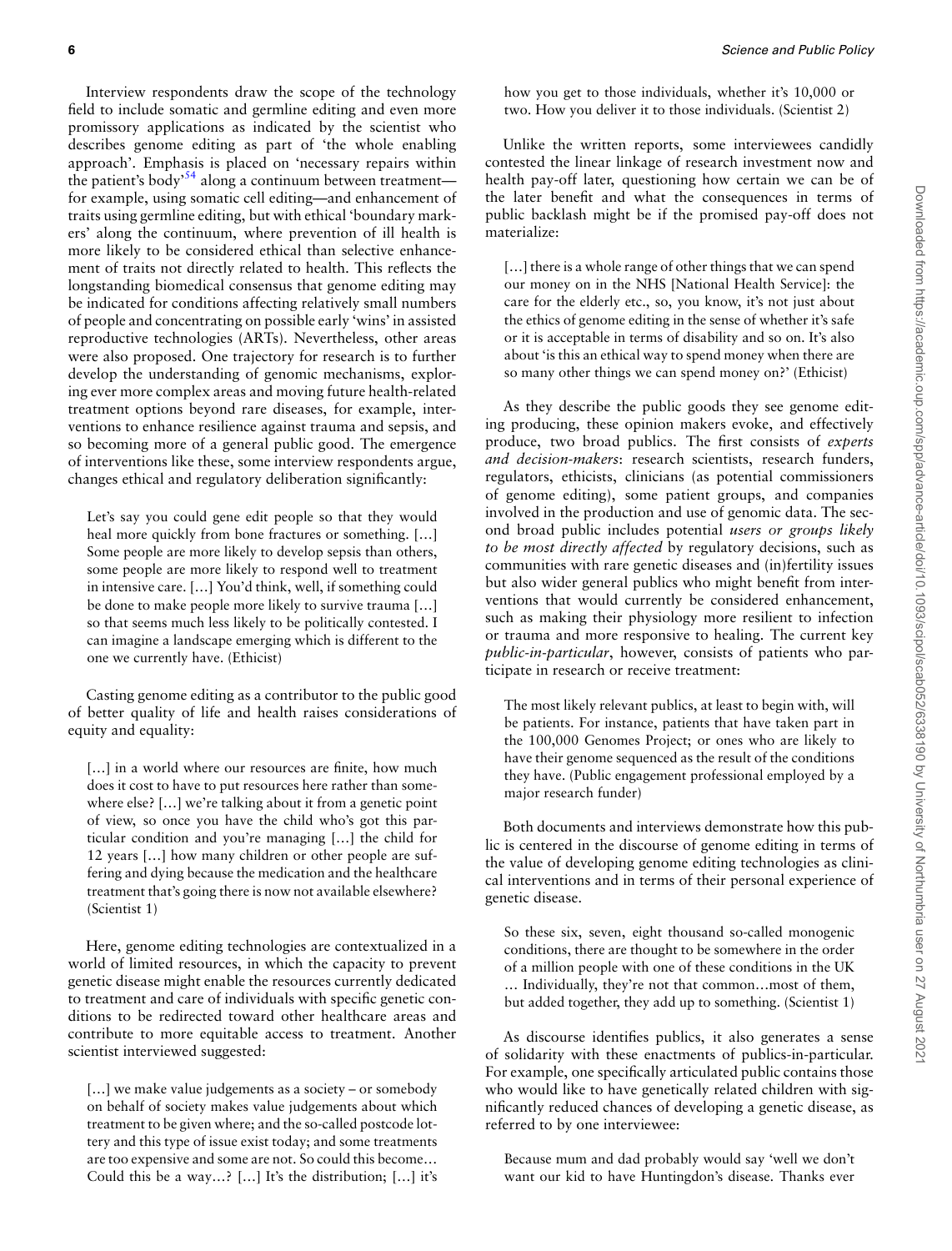so much, but we want to kind of prevent that if we can by using this method'. (Scientist 1)

Solidarity is also generated for those who are imagined as wanting to go further, such as those who would like to enhance their children in medically relevant ways, as a form of prevention for illnesses that are linked to genetic predisposition but are not (currently) perceived as genetic (or rare) diseases:

[...] they'll say 'look, we want to have kids' and their genome sequences will go up into the cloud, some supercomputer will say: […] Okay, so if you just go ahead willy-nilly, then there's a 62% chance that your child will die of hypertension before they're 63 years old. … But then your next door neighbour, they went and did this and they had something similar, but for coronary heart disease, and [after editing, the probability] went from 68% […] to .006%. (Scientist 1)

Wider publics are therefore invoked as part of a promissory regime that expands the relevance of genome editing to many, perhaps most members of society, while still anchoring the present-day discussion in clinical and medical contexts.

#### **8. Discussion: an enabling ethical regime**

Both documentary and interview data indicate that the sociotechnical imaginary of genome editing for human health posits two key public goods of (1) advancing knowledge about human biology and (2) raising the quality of life via progress in healthcare. A promissory ethical regime has developed that highlights three aspects validating and materializing this sociotechnical imaginary. The first is a strong focus on acquiring more scientific knowledge, especially in genomics, both because knowledge or knowledge production is a good in itself and in order to understand how to apply it effectively. As a good in itself, knowledge production is made distinguishable from the future application of that knowledge. This distinction effects a discursive separation of the ethical debates about *research—*emphasized by adding the term 'basic' from any potential *medical applications* of such knowledge. The distinction is also a practical one since the genome editing technologies likely to have major clinical impact are generally considered to be still far from implementation: the current focus is therefore on working with animal models and human embryos ('basic research') to develop the necessary knowledge base for future use. Both documents and interviews present a framework in which the ethical route toward development of genome editing is via the laboratory and of animal models leading on to clinical trials.<sup>55</sup>

A second feature of this promissory ethical regime is the need for transparent and open public debate about genome editing. However, as evidenced by the key UK reports analyzed in this paper, the ethical regime itself effectively limits public debate to confirming the further development and use of genome editing (both for somatic cells and germline interventions) rather than opening up discussion of the long-term aims of human genome editing and the possibility of a moratorium. The key participants in this public debate are imagined to be patient groups, policy makers, and regulators, with secondary involvement from science funders and academic

researchers. Nonetheless, for some of our interviewees, a strategic approach to public engagement about genome editing is still to emerge in part because both public goods and publics are not yet clearly defined enough:

At the moment [the field] feels too big for us to say, 'right, we're going to have a strategy on how to engage the public about genome editing,' because not only is the technology so big, but the implications are so broad, and the affected publics are so wide as well. (Public engagement professional employed by a major research funder)

The third aspect is the call for legislation to prevent misuse of the technology. Here, parallels with assisted reproductive technologies are most frequently invoked, with reference to 'designer babies' and other perceived abuses. Several reports share the view that the existing governance framework in the UK, in particular, the Human Fertilisation and Embryology Act 2008 and its executive body the Human Fertilisation and Embryology Authority (HFEA), is adequate for the research and development of genome editing technologies. This view is shared by other bioethicists and commentators who argue, for example, that 'We should feel confident that our regulatory system in this area [of genome editing] is functioning well to keep science aligned with social interests.'56 Similarly, the 2016 report by the Genetic Alliance UK proposes an ethical framework in which

there is an obvious line, already drawn, between the use of reproductive technology for therapeutic purposes, and the use of such techniques for human enhancement. […] We expect this treatment/enhancement distinction will remain fundamental to the way that technology such as this is regulated. $57$ 

In other words, the ethical distinctions that have structured the regulation of other technologies are adequate to regulate genome editing. This confidence is based on arguments of similarity: *technical* similarity between genome editing and existing technologies, such as preimplantation genetic diagnosis or mitochondrial replacement therapy, as well as similarity of *aim.*58

While this analysis shows how genome editing is cast as contributing to public goods for publics-in-particular, there are also many challenges and contestations to doing so, including whether funds should be spent on developing these technologies, what kind of value judgements are mobilized, and what kind of changes can genuinely be considered to be public rather than mostly private goods. The ethical regime sketched here is an *enabling one*: its baseline is that genome editing is fundamentally in the public interest because of the public goods it will deliver, if properly regulated, and therefore any ethical or regulatory framework needs to make genome editing possible. Such a regime must also articulate limitations or alternative futures to be avoided to justify the efforts to bring about the positive future vision. As Richard Tutton has argued in a study of future-oriented statements of commercial actors, 'the co-articulation of pessimistic and promising futures in such statements constitute an important site of anticipatory practice'.<sup>59</sup>

An alternative regime of *reproductive skepticism* is voiced by critics who portray genome editing as very unlike other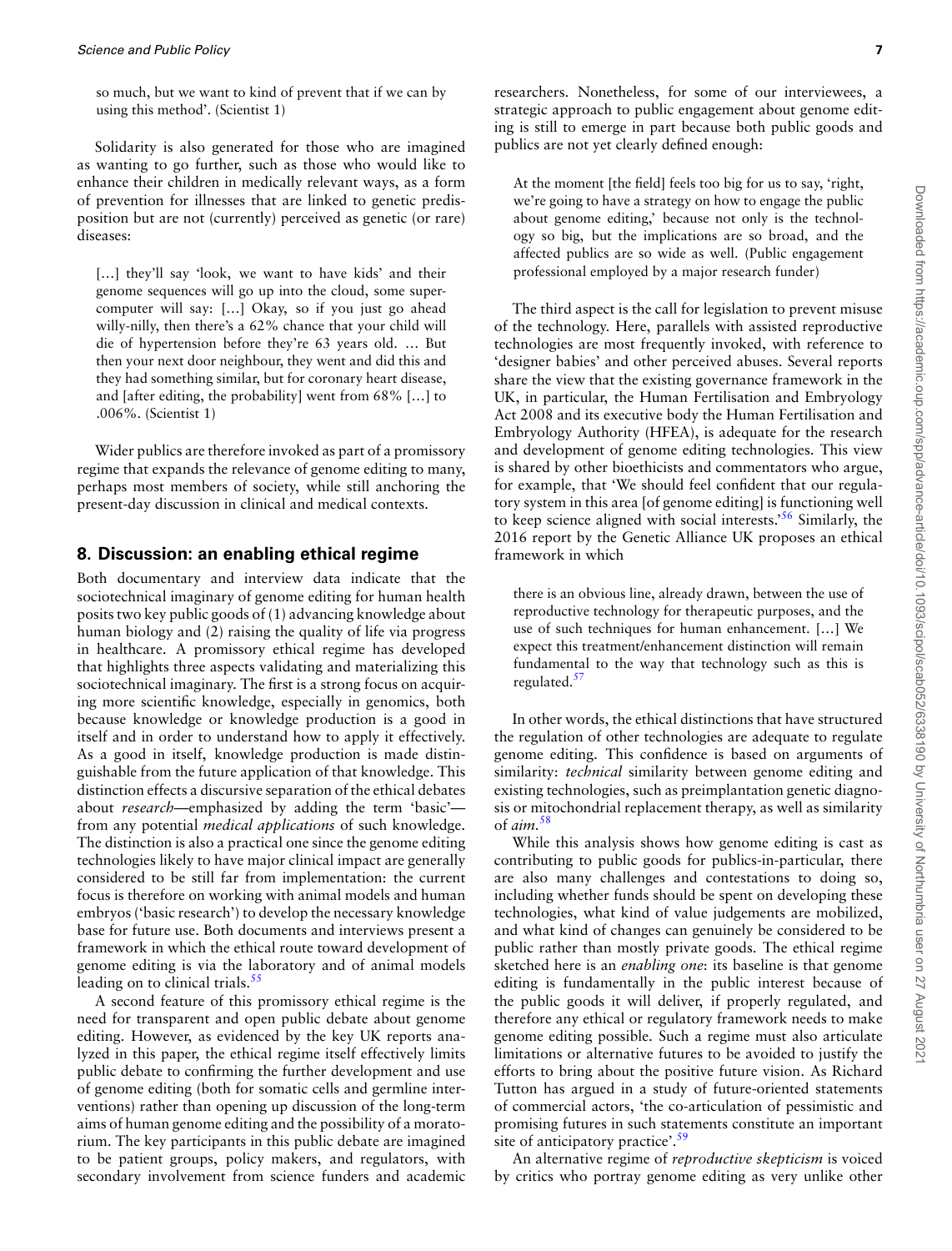existing modification methodologies because of its capacity to effect heritable changes in assisted reproduction. The alternative regime of reproductive skepticism is far from dominant in either the expert documents or interviews analyzed for this paper,  $60$  but it is a powerful element of the wider public and academic debates. A key feature is a strong distinction between somatic and germline editing, with only the former framed as ethically acceptable. In the current setting, an enabling discourse prioritizes proximate goods rather than potential (and less foreseeable) long-term impacts, while critical views express concern about the potential for enhancement and the pursuit of longer-term posthumanist ideals. The enabling approach is further challenged by arguments from disability studies and disability rights activists that germline editing makes unjustified value judgements about the quality of lives lived with certain impairments.<sup>61</sup>

We identified in the enabling regime a preoccupation with retaining public trust against any possible future negative publicity. In a variation on this, the regime of reproductive skepticism shows concern that any scientific support for germline editing, which generally is less accepted by the general public, will damage the popular perception of science, referencing other areas of past contestation, such as the early days of assisted reproduction.

Both the enabling and the skeptical ethical regimes are similar in being promissory, proposing rationales for particular kinds of ethical understanding and regulation, anticipating which technologies, capacities, needs, and issues may arise, and proposing governance that indirectly steers how genome editing should be understood, and which governing parameters should be adopted to shape it. The enabling regime posits scientific knowledge production now, and improvement of treatment or prevention of hereditary diseases in the future, as key public goods of genome editing for human health. Its associated key publics are families with hereditary diseases. The enabling regime is deterministic, considering genome editing as something that is already applied in research and testing and so cannot be put back into the box. Interestingly, the skeptical regime is also built on a notion of technological inevitability in that it considers that once germline genome editing has been permitted, its misuse would be inevitable.

It should be emphasized that the technology of genome editing is far from unique in generating an enabling ethical regime. Indeed, it fits within a broad sociotechnical imaginary built up over a series of historical precedents in the UK that, as Dimond and Stephens note, is 'inherently amenable' to technological implementation.<sup>62</sup> However, each technology is distinctive and exists in a particular social and political context, and its associated enabling ethical regime is similarly distinctive.

A comparison with the debate over developing mitochondrial replacement technology (MRT) is particularly instructive in highlighting the public goods and publics identified compared to the case of genome editing. The major public good evoked in the MRT discussion was the possibility of rapid progress toward the clinical benefit of intervening to prevent the transmission of mitochondrial disease. This contrasts strongly with our analysis of genome editing discourse, where most documents and interviewees prioritize the acquisition of knowledge and insist that it is separable from far-distant application. In line with this, the primary public-in-particular benefitting from MRT was the small number of families at risk

of mitochondrial disease, and their children. What is particularly interesting here is that, until the discussion of legislative change began in the early 2000s, mitochondrial disease was virtually unknown to non-specialists, unlike the broad notion of 'genetic disease', which is much more familiar to the general public. Unlike the public constituted by genetic disease, then, the public-in-particular of those affected by mitochondrial disease was effectively brought into being by the ethical debate and inserted into the sociotechnical imaginary over a very short space of time. In the various reports and recommendations about mitochondrial research and the law that appeared between roughly 1998 and  $2016, ^{63,64}$  virtually no use was made of arguments about the good of knowledge in itself, of the benefit to researchers outside the area of mitochondrial disease, or of the other potential beneficiaries of MRT, such as older infertile women or same-sex couples wanting to have genetically related offspring. Perhaps, the radical and controversial step of permitting a (contested) form of genetic manipulation, previously forbidden under UK law, required a focus on a rapidly achievable clinical benefit that could be carefully restricted to a numerically small, vulnerable group and the potential for more extensive use to be downplayed.65 This is in stark contrast to the enabling discourse of genome editing described in this paper. Another contrast with genome editing is that expert discussion of MRT presented the chance for families with mitochondrial disease to have *genetically related* children as a central good delivered to this restricted population. In the discourse of genome editing, the good of genetic relatedness, although important, is not nearly so central.

## **9. Conclusion**

This analysis has built on the understanding that reasoning about an emerging field of technology is anticipatory and that ethical considerations are an integral aspect of sociotechnical imaginaries. The promissory expectations of genome editing become manifest in actual and discursive infrastructure building, such as the establishment of various scientific and social scientific oversight groups to deliberate genome editing sometimes involving self-identification by the commissioners or authors. In a promissory context, ethical regimes anticipate the moral futures of a specific concern or material—in this case, the human genome—and also of emerging technologies that engage with such concerns and materials. The articulation of publics and public goods becomes part of the attempt to frame and structure an emerging field. By associating specific publics and public goods with values and norms, the promissory ethical regime prescribes a role for the technology in the trajectory toward a specific desirable future. These publics and goods then provide ethical rationales for the suggested promissory (i.e. future) governance of the emerging field of research.

The 'expert' UK discussion of genome editing for human health, including its regulatory dimension, has therefore produced a generally enabling climate, with a focus on scientific research to improve the understanding of the technology in order to advance toward clinical treatment and prevention of genetic diseases. However, our analysis suggests that the UK's enabling promissory ethical regime for genome editing *calls into being* the relevant publics-in-particular rather than scrutinizing who constitutes them. A form of public discourse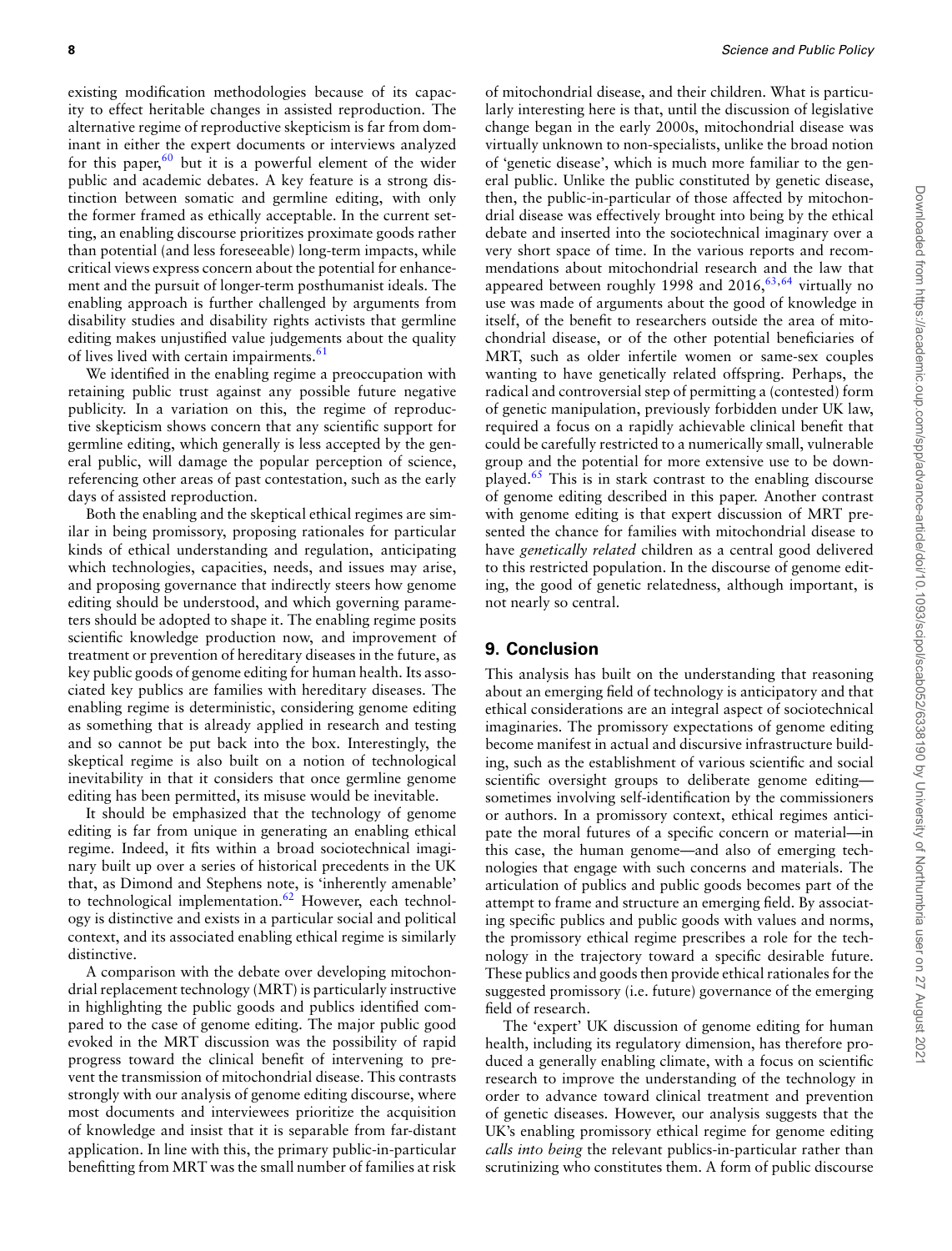that includes representation from more, and more varied, public interest groups might reflect different norms about public goods than the 'expert' sociotechnical imaginary we have explored here. The Nuffield Council on Bioethics, for example, has strongly advocated a broader and more inclusive public engagement that goes beyond the current emphasis on professional and academic inputs. Greater differentiation of potential users of genome editing may be necessary to break away from subsuming all either as research participants or under a generic notion of patient. A further distributed deliberative governance approach to public debate can reflect on what might be hidden assumptions about goods and publics, as well as make visible previously invisible, or ignored, publics and public goods. Bringing those assumptions to light in a broader and more inclusive debate might help ensure that science/research/innovation policy is 'enabling' without being 'deterministic'.

# **Funding**

This work was supported by a School of Geography, Politics and Sociology Small Research Grant, Newcastle University, UK.

*Conflict of interest statement.* None declared.

# **Acknowledgements**

We are grateful to our interview respondents for their time and insight; to the two anonymous reviewers and the guest editors for their helpful comments on earlier iterations of this paper; and to the School of Geography, Politics and Sociology, Newcastle University, UK, for the financial support enabling the work leading to this publication.

## **Notes**

- 1. [Nuffield Council on Bioethics \(2016:](#page-9-1) 4, 12).
- 2. E.g. [Jinek et al. \(2012\)](#page-9-2).
- 3. For a review of the concept of 'disruptive technology', see e.g. [Danneels \(2004\).](#page-9-3)
- 4. [The Academy of Medical Sciences et al. \(2015\)](#page-9-4).
- 5. See, for example, the Royal Society's 2016 animated video 'What is gene editing and how does it work?', available at <https://youtu.be/XPDb8tqgfjY> (accessed on 4 June 2018).
- 6. [Jasanoff and Kim \(2009:](#page-9-5) 123).
- 7. [Pickersgill \(2011\)](#page-10-0).
- 8. [Barben et al. \(2008\).](#page-9-6)
- 9. [Selin \(2011\)](#page-10-1).
- 10. [Callon \(1999\)](#page-9-7).
- 11. [Marris and Calvert \(2020\)](#page-9-8).
- 12. [Radin and Kowal \(2015\).](#page-10-2)
- 13. [Stephens et al. \(2013\)](#page-10-3).
- 14. [Warner \(2002:](#page-10-4) 50).
- 15. [Engdahl and Lidskog \(2014\)](#page-9-9).
- 16. [Haerlin and Parr \(1999\)](#page-9-10).
- 17. [Wynne \(2006\)](#page-10-5).
- 18. Jacob and Hellström (2000).
- 19. [Lidskog \(1996\).](#page-9-12)
- 20. [Michael \(2009\).](#page-9-13)
- 21. [Michael \(2009\).](#page-9-13)
- 22. [Rommetveit and Wynne \(2017:](#page-10-6) 143).
- 23. In our understanding of the UK's specific landscape of expertise around bioethical issues, we draw from [Ashcroft \(2004\)](#page-9-14), [Chadwick](#page-9-15)
- 24. [Gunnarsdottir and Rommetveit \(2017\).](#page-9-19)
- 25. [Callon \(1994\)](#page-9-20).
- 26. [Schmid et al. \(2012:](#page-10-7) 54).
- 27. [Reubi \(2012\)](#page-10-8).
- 28. [Wienroth et al. \(2019\).](#page-10-9)
- 29. <https://www.ukbiobank.ac.uk/>.
- 30. [https://www.genomicsengland.co.uk/.](https://www.genomicsengland.co.uk/) 31. [https://www.gov.uk/government/news/matt-hancock-announces](https://www.gov.uk/government/news/matt-hancock-announces-ambition-to-map-5-million-genomes)[ambition-to-map-5-million-genomes](https://www.gov.uk/government/news/matt-hancock-announces-ambition-to-map-5-million-genomes).
- 32. [The Academy of Medical Sciences et al. \(2015\)](#page-9-4).
- 33. The Hinxton Group represents an international, multidisciplinary consortium of scholars from social sciences, humanities, and sciences. The group is led by a committee of scientists and bioethicists, including Sarah Chan, Ruth Faden, John Harris, and Julian Savulescu, whose work on ethical and policy aspects of biotechnologies, for example, for human embryo and stem cell research, has significantly informed the ongoing UK biotechnology debate: <http://www.hinxtongroup.org/>.
- 34. [Siddique \(2016\).](#page-10-10)
- 35. [Knapton \(2016\)](#page-9-21).
- 36. [BBC \(2016\).](#page-9-22)
- 37. Sciencewise is a UK Government-funded body, developing public dialogue projects with diverse British publics on topics that are related to Government-identified strategic priorities: [https://sciencewise.org.uk/.](https://sciencewise.org.uk/)
- 38. [Sciencewise and Nuffield Council on Bioethics \(2016\).](#page-10-11)
- 39. [Parliamentary Office of Science and Technology \(2016\)](#page-9-23).
- 40. [Church of England \(2016\).](#page-9-24)
- 41. [Genetic Alliance UK \(2016\)](#page-9-0).
- 42. [The Chief Medical Officer \(2017\).](#page-9-25)
- 43. [House of Commons Science and Technology Committee \(2017\)](#page-9-26).
- 44. [Genetic Alliance UK and Progress Education Trust \(2017\)](#page-9-27).
- 45. The 2016 platform report produced by the Nuffield Council on Bioethics is included, but the 2018 report on human reproduction and genome editing is not since it was published after the analysis was completed.
- 46. [Nature Methods Editorial \(2012\).](#page-9-28)
- 47. However difficult it may be to uphold the distinction between basic and translational in genome editing([Nuffield Council on Bioethics](#page-9-1) [2016](#page-9-1): 40).
- 48. Concerns that seem to have been proven correct on the later examples of Chinese researchers editing genes in human embryos since 2015, cf. [Cyranoski \(2019\)](#page-9-29); and researchers from the USA conducting mitochondrial replacement in Mexico in 2016, cf. Palacios-González and Medina-Arellano (2017).
- 49. In addition to the reports and scientists referenced here, see also [Chneiweiss et al. \(2017\).](#page-9-31)
- 50. Jesse Gelsinger was a young man who died during a clinical trial of a gene therapy at the University of Pennsylvania in 1999. Subsequent inquiries indicated severe flaws in the informed consent process of the trial.
- 51. [Genetic Alliance UK \(2016:](#page-9-0) 34).
- 52. [The Hinxton Group \(2015\).](#page-9-32)
- 53. [The Academy of Medical Sciences et al. \(2015\)](#page-9-4).
- 54. [Nuffield Council on Bioethics \(2016\)](#page-9-1).
- 55. Note, however, that a distinction is made between somatic and germline editing in terms of research and application.
- 56. Bioethicist Dr Sarah Chan, [Gallagher \(2016\).](#page-9-22) 57. [Genetic Alliance UK \(2016\)](#page-9-0).
- 58. In practice, the current ethical regime and its governance structure does leave space for future legislation once applications using CRISPR variants become available for clinical application.
- 59. [Tutton \(2011:](#page-10-12) 425).
- 60. These sources, especially the documents, focus on proximate goods closely linked to health-related research outcomes. While longerterm concerns are raised at times in both documents and interviews,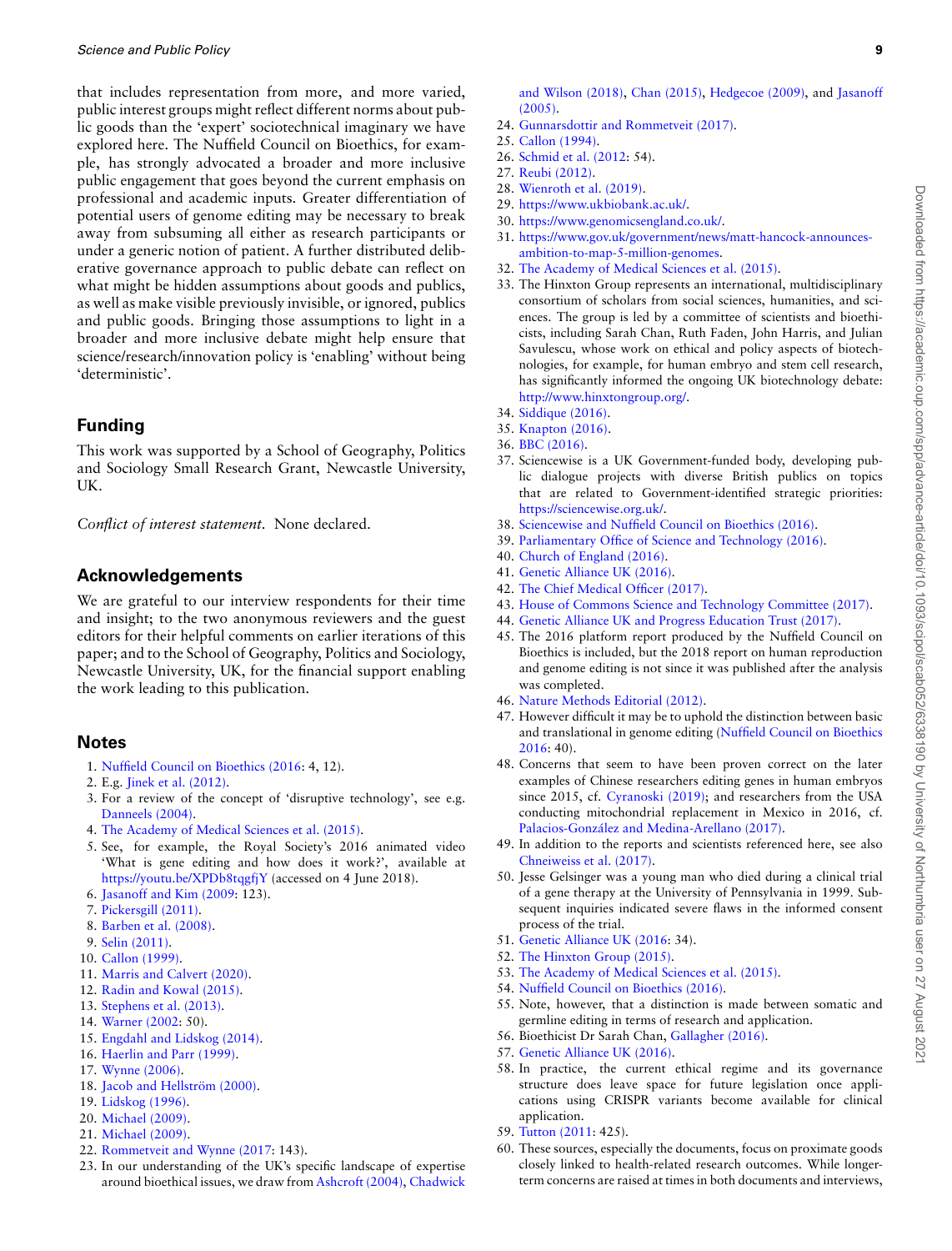the dimension critical of genome editing tends to be associated with the human enhancement narrative, which is often framed as a less realistic concern in the current debate.

- 61. Of course other selective technologies do the same, but the critique here highlights the potentially irreversible nature of germline genome editing.
- 62. [Dimond and Stephens \(2018b](#page-9-33): 133).
- 63. [Craven et al. \(2016\)](#page-9-34).
- 64. [Appleby \(2015\)](#page-9-35).
- 65. [Dimond and Stephens \(2018a\)](#page-9-36).

## **References**

- <span id="page-9-4"></span>The Academy of Medical Sciences, Association of Medical Research Charities, Biotechnology and Biological Sciences Research Council, et al. (2015), *Genome Editing in Human Cells – An Initial Statement* [<https://acmedsci.ac.uk/file-download/37773-55e6b4e90f49c.pdf>](https://acmedsci.ac.uk/file-download/37773-55e6b4e90f49c.pdf) accessed 29 Oct 2018.
- <span id="page-9-35"></span>Appleby, J. B. (2015) 'The Ethical Challenges of the Clinical Introduction of Mitochondrial Replacement Techniques', *Medicine, Health Care, and Philosophy*, 18: 501–14.
- <span id="page-9-14"></span>Ashcroft, R. E. (2004) 'Bioethics and Conflicts of Interest', *Studies in History and Philosophy of Science Part C: Studies in History and Philosophy of Biological and Biomedical Sciences*, 35: 155–65.
- <span id="page-9-6"></span>Barben, D., Fisher, E., Selin, C., et al. (2008) 'Anticipatory Governance of Nanotechnology: Foresight, Engagement, and Integration', In: E. J. Hackett, O. Amsterdamska, M. Lynch, et al. (eds) *The Handbook of Science and Technology Studies*, pp. 979–1000. Cambridge, MA, London: The MIT Press.
- <span id="page-9-20"></span>Callon, M. (1994) 'Is Science a Public Good? Fifth Mullins Lecture, Virginia Polytechnic Institute, 23 March 1993', *Science, Technology, & Human Values*, 19: 395–424.
- <span id="page-9-7"></span>—— (1999) 'Actor-Network Theory—The Market Test', *The Sociological Review*, 47: 181–95.
- <span id="page-9-15"></span>Chadwick, R. and Wilson, D. (2018) 'The Emergence and Development of Bioethics in the UK', *Medical Law Review*, 26: 183–201.
- <span id="page-9-16"></span>Chan, S. (2015) 'A Bioethics for All Seasons', *Journal of Medical Ethics*, 41: 17–21.
- <span id="page-9-25"></span>The Chief Medical Officer. (2017), *Generation Genome* [<https://as](https://assets.publishing.service.gov.uk/government/uploads/system/uploads/attachment_data/file/631043/CMO_annual_report_generation_genome.pdf) [sets.publishing.service.gov.uk/government/uploads/system/uploads/](https://assets.publishing.service.gov.uk/government/uploads/system/uploads/attachment_data/file/631043/CMO_annual_report_generation_genome.pdf) [attachment\\_data/file/631043/CMO\\_annual\\_report\\_generation\\_ge](https://assets.publishing.service.gov.uk/government/uploads/system/uploads/attachment_data/file/631043/CMO_annual_report_generation_genome.pdf) [nome.pdf>](https://assets.publishing.service.gov.uk/government/uploads/system/uploads/attachment_data/file/631043/CMO_annual_report_generation_genome.pdf) accessed 29 Oct 2018.
- <span id="page-9-31"></span>Chneiweiss, H., Hirsch, F., Montoliu, L., et al. (2017) 'Fostering Responsible Research with Genome Editing Technologies: A European Perspective', *Transgenic Research*, 26: 709–13.
- <span id="page-9-24"></span>Church of England. (2016), *Genome Editing MPAC Position* Paper [<https://www.churchofengland.org/sites/default/files/2017-](https://www.churchofengland.org/sites/default/files/2017-11/Genome%20Editing%20MPAC%20Position%20Paper.pdf) [11/Genome%20Editing%20MPAC%20Position%20Paper.pdf](https://www.churchofengland.org/sites/default/files/2017-11/Genome%20Editing%20MPAC%20Position%20Paper.pdf)> accessed 6 Jun 2018.
- <span id="page-9-34"></span>Craven, L., Herbert, M., Murdoch, A., et al. (2016) 'Research into Policy: A Brief History of Mitochondrial Donation', *Stem Cells*, 34: 265–7.
- <span id="page-9-29"></span>Cyranoski, D. (2019) 'The CRISPR-Baby Scandal: What's Next for Human Gene-Editing', *Nature*, 566: 440–2.
- <span id="page-9-3"></span>Danneels, E. (2004) 'Disruptive Technology Reconsidered: A Critique and Research Agenda', *Journal of Product Innovation Management*, 21: 246–58.
- <span id="page-9-36"></span>Dimond, R. and Stephens, N. (2018a) 'Three Persons, Three Genetic Contributors, Three Parents: Mitochondrial Donation, Genetic Parenting and the Immutable Grammar of the 'three x x", *Health: An Interdisciplinary Journal for the Social Study of Health, Illness and Medicine*, 22: 240–58.
- <span id="page-9-33"></span>—— (2018b) 'Enacting Ethical Futures', In: *Legalising Mitochondrial Donation: Enacting Ethical Futures in UK Biomedical Policy*, pp. 131–42. Basingstoke: Palgrave Macmillan.
- <span id="page-9-9"></span>Engdahl, E. and Lidskog, R. (2014) 'Risk, Communication and Trust: Towards an Emotional Understanding of Trust', *Public Understanding of Science*, 23: 703–17.
- <span id="page-9-22"></span>Gallagher, J. (2016), 'Scientists Get 'Gene Editing' Go-Ahead', *BBC*, 1 February [<https://www.bbc.co.uk/news/health-35459054>](https://www.bbc.co.uk/news/health-35459054) accessed 12 Jun 2018.
- <span id="page-9-0"></span>Genetic Alliance UK (2016), *Genome Editing Technologies. The* Patient Perspective [<http://www.geneticalliance.org.uk/media/2623/](http://www.geneticalliance.org.uk/media/2623/nerri_finalreport15112016.pdf) [nerri\\_finalreport15112016.pdf](http://www.geneticalliance.org.uk/media/2623/nerri_finalreport15112016.pdf)> accessed 6 Jun 2018.
- <span id="page-9-27"></span>Genetic Alliance UK and Progress Education Trust. (2017), *Basic Understanding of Genome Editing. The Report* <[https://](https://pet.ultimatedb.net/res/org10/Reports/genomeediting_report.pdf) [pet.ultimatedb.net/res/org10/Reports/genomeediting\\_report.pdf>](https://pet.ultimatedb.net/res/org10/Reports/genomeediting_report.pdf) accessed 5 Jun 2018.
- <span id="page-9-19"></span>Gunnarsdottir, K. and Rommetveit, K. (2017) 'The Biometric Imaginary: (Dis)trust in a Policy Vacuum', *Public Understanding of Science*, 26: 195–211.
- <span id="page-9-10"></span>Haerlin, B. and Parr, D. (1999) 'How to Restore Public Trust in Science', *Nature*, 400: 499.
- <span id="page-9-17"></span>Hedgecoe, A. (2009) "'A Form of Practical Machinery": The Origins of Research Ethics Committees in the UK, 1967–1972', *Medical History*, 53: 331–50.
- <span id="page-9-32"></span>The Hinxton Group. (2015), *Statement on Genome Editing Technologies and Human Germline Genetic Modification* <[http://](http://www.hinxtongroup.org/Hinxton2015_Statement.pdf) [www.hinxtongroup.org/Hinxton2015\\_Statement.pdf>](http://www.hinxtongroup.org/Hinxton2015_Statement.pdf) accessed 24 Oct 2018.
- <span id="page-9-26"></span>House of Commons Science and Technology Committee. (2017), *Genomics and Genome-Editing: Future Lines of Inquiry <[https://](https://publications.parliament.uk/pa/cm201617/cmselect/cmsctech/854/854.pdf)* [publications.parliament.uk/pa/cm201617/cmselect/cmsctech/854/](https://publications.parliament.uk/pa/cm201617/cmselect/cmsctech/854/854.pdf) [854.pdf](https://publications.parliament.uk/pa/cm201617/cmselect/cmsctech/854/854.pdf)> accessed 29 Oct 2018.
- <span id="page-9-11"></span>Jacob, M. and Hellström, T. (2000) 'Policy Understanding of Science, Public Trust and the BSE–CJD Crisis', *Journal of Hazardous Materials*, 78: 303–17.
- <span id="page-9-18"></span>Jasanoff, S. (2005) *Designs on Nature: Science and Democracy in Europe and the United States*. Princeton, NJ: Princeton University Press.
- <span id="page-9-5"></span>Jasanoff, S. and Kim, S. H. (2009) 'Containing the Atom: Sociotechnical Imaginaries and Nuclear Power in the United States and South Korea', *Minerva*, 47: 119–46.
- <span id="page-9-2"></span>Jinek, M., Chylinski, K., Fonfara, I., et al. (2012) 'A Programmable Dual-RNA-guided DNA Endonuclease in Adaptive Bacterial Immunity', *Science*, 337: 816–21.
- <span id="page-9-21"></span>Knapton, S. (2016), 'British Scientists Granted Permission to Genetically Modify Human Embryos', *The Telegraph*, 1 February <[https://www.telegraph.co.uk/science/2016/03/12/british-scientists](https://www.telegraph.co.uk/science/2016/03/12/british-scientists-granted-permission-to-genetically-modify-huma/)[granted-permission-to-genetically-modify-huma/>](https://www.telegraph.co.uk/science/2016/03/12/british-scientists-granted-permission-to-genetically-modify-huma/) accessed 2 Jun 2018.
- <span id="page-9-12"></span>Lidskog, R. (1996) 'In Science We Trust? on the Relation between Scientific Knowledge, Risk Consciousness and Public Trust', *Acta Sociologica*, 39: 31–56.
- <span id="page-9-8"></span>Marris, C. and Calvert, J. (2020) 'Science and Technology Studies in Policy: The UK Synthetic Biology Roadmap', *Science, Technology & Human Values*, 45: 34–61.
- <span id="page-9-13"></span>Michael, M. (2009) 'Publics Performing Publics: Of PiGs, PiPs and Politics', *Public Understanding of Science*, 18: 617–31.
- <span id="page-9-28"></span>Nature Methods Editorial. (2012) 'Method of the Year 2011', *Nature Methods*, 9: 1.
- <span id="page-9-1"></span>Nuffield Council on Bioethics. (2016), *Genome Editing. An Ethical Review* <[http://nuffieldbioethics.org/wp-content/uploads/Genome](http://nuffieldbioethics.org/wp-content/uploads/Genome-editing-an-ethical-review.pdf)[editing-an-ethical-review.pdf](http://nuffieldbioethics.org/wp-content/uploads/Genome-editing-an-ethical-review.pdf)> accessed 16 Dec 2017.
- <span id="page-9-30"></span>Palacios-González, C. and Medina-Arellano, M. D. J. (2017) 'Mitochondrial Replacement Techniques and Mexico's Rule of Law: On the Legality of the First Maternal Spindle Transfer Case', *Journal of Law and the Biosciences*, 4: 50–69.
- <span id="page-9-23"></span>Parliamentary Office of Science and Technology. (2016) 'Genome Editing', *POSTnote*, 541: 1–4 [<https://researchbriefings.files.parlia](https://researchbriefings.files.parliament.uk/documents/POST-PN-0541/POST-PN-0541.pdf) [ment.uk/documents/POST-PN-0541/POST-PN-0541.pdf>](https://researchbriefings.files.parliament.uk/documents/POST-PN-0541/POST-PN-0541.pdf).